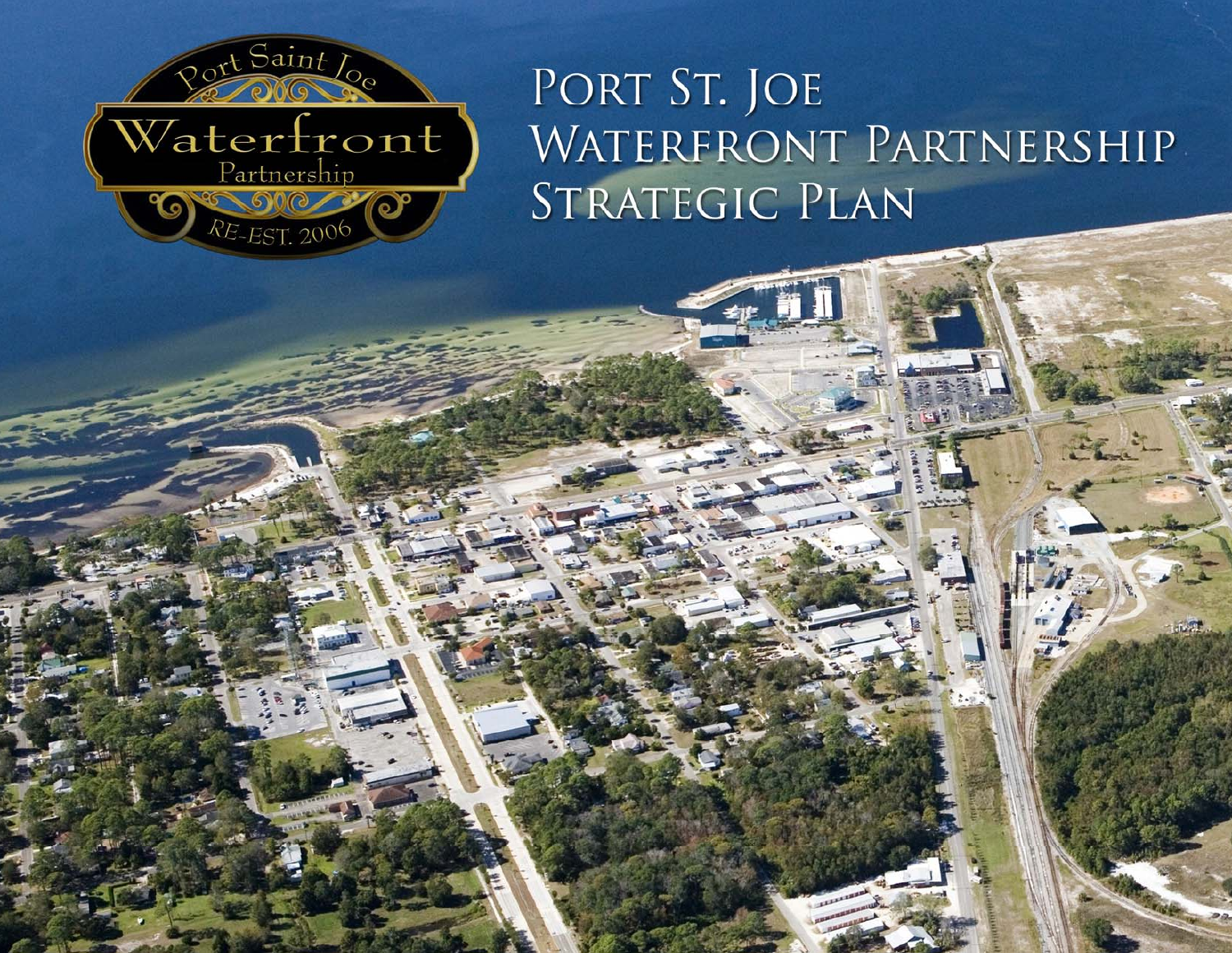



## TABLE OF CONTENTS

| 1. |  |
|----|--|
| 2. |  |
| 3. |  |
|    |  |
|    |  |
|    |  |
|    |  |
|    |  |
|    |  |
| 2. |  |
|    |  |
| 4. |  |
| 5. |  |
|    |  |



"This publication funded in part, through a grant agreement from the Florida Department of Environmental Protection, Florida Coastal Management Program, by a grant provided by the Office of Ocean and Coastal Resource Management under the Coastal Zone Management Act of 1972, as amended, National Oceanic and Atmospheric Administration Award No. *NA05NOS4191074.* The views, statements, findings, conclusions and recommendations expressed herein are those of the author(s) and do not necessarily reflect the views of the State of Florida, NOAA or any of its subagencies."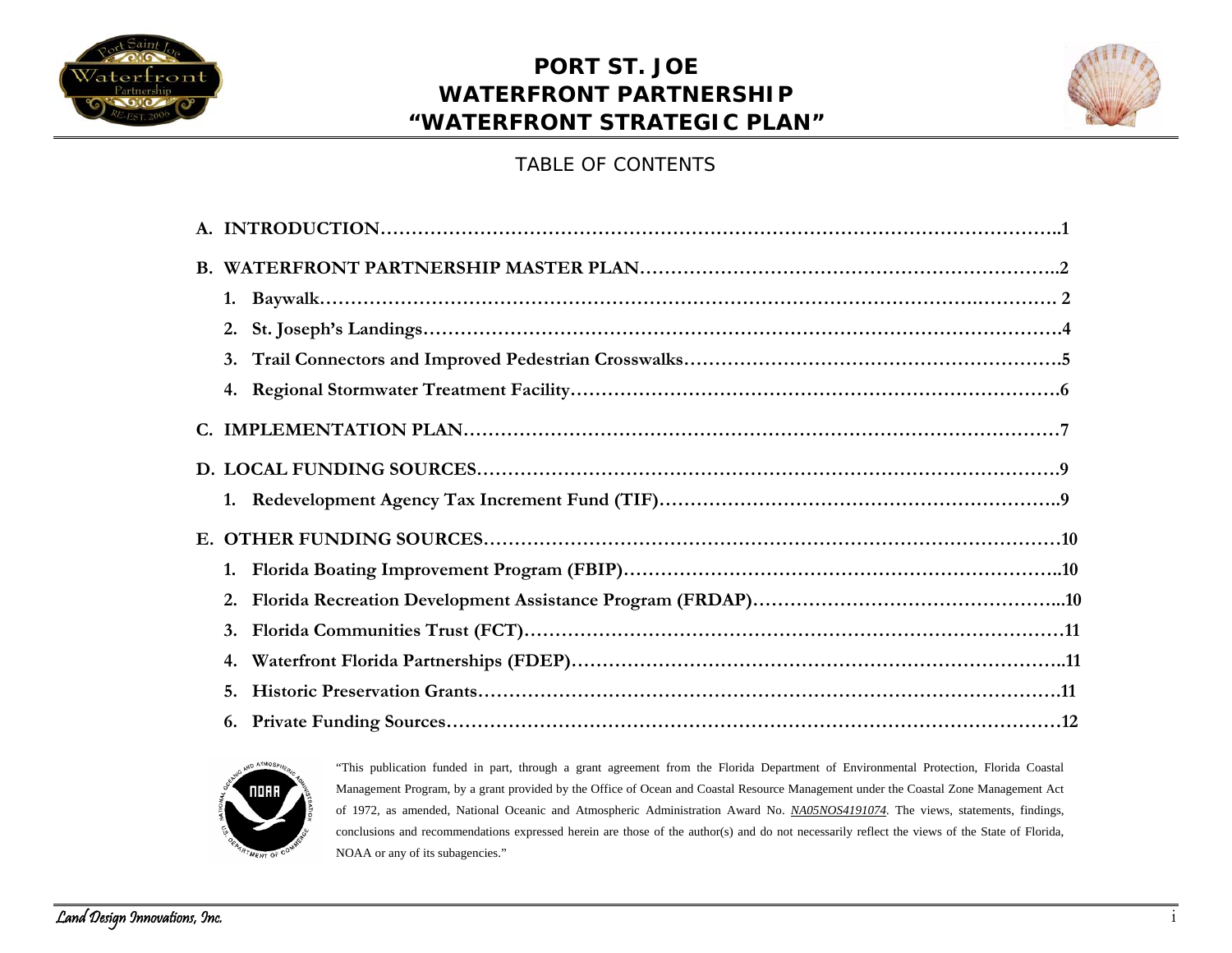



## **A.INTRODUCTION**

The purpose of the Port St. Joe Waterfront Partnership Strategic Plan is to present specific physical improvements, projects and activities that will revitalize the Port St. Joe waterfront. The period addressed by this report is for the next two (2) years. Several of the projects identified in this report will take longer than two years to fully implement. The items addressed in the two year strategic plan are the initial implementation activities to be undertaken in order to enable continued implementation of the long-term projects.

The City of Port St. Joe participates in the Florida Coastal Management Program, (FCMP) Waterfront Florida Communities program and Waterfronts Florida Partnership.

The Waterfronts Florida Partnership is a program that provides innovative support for communities to revitalize and renew declining waterfront districts, areas which have traditionally focused on water dependent economic activities. This innovative support includes planning grants and technical assistance from FCMP staff.

The program is a two-year program where designated communities develop strategic plans for the revitalization of their waterfronts. The Waterfronts Florida Program encourages communities to consider and emphasize the following four areas:

- •Environmental & Cultural Resource Protection
- •Support of the Viable Traditional Waterfront Economy
- •Hazard Mitigation
- • Public Access to Working Waterfronts and Coastal Resources

## **Map 1 Port St. Joe Waterfront Partnership and Redevelopment Area Boundaries**

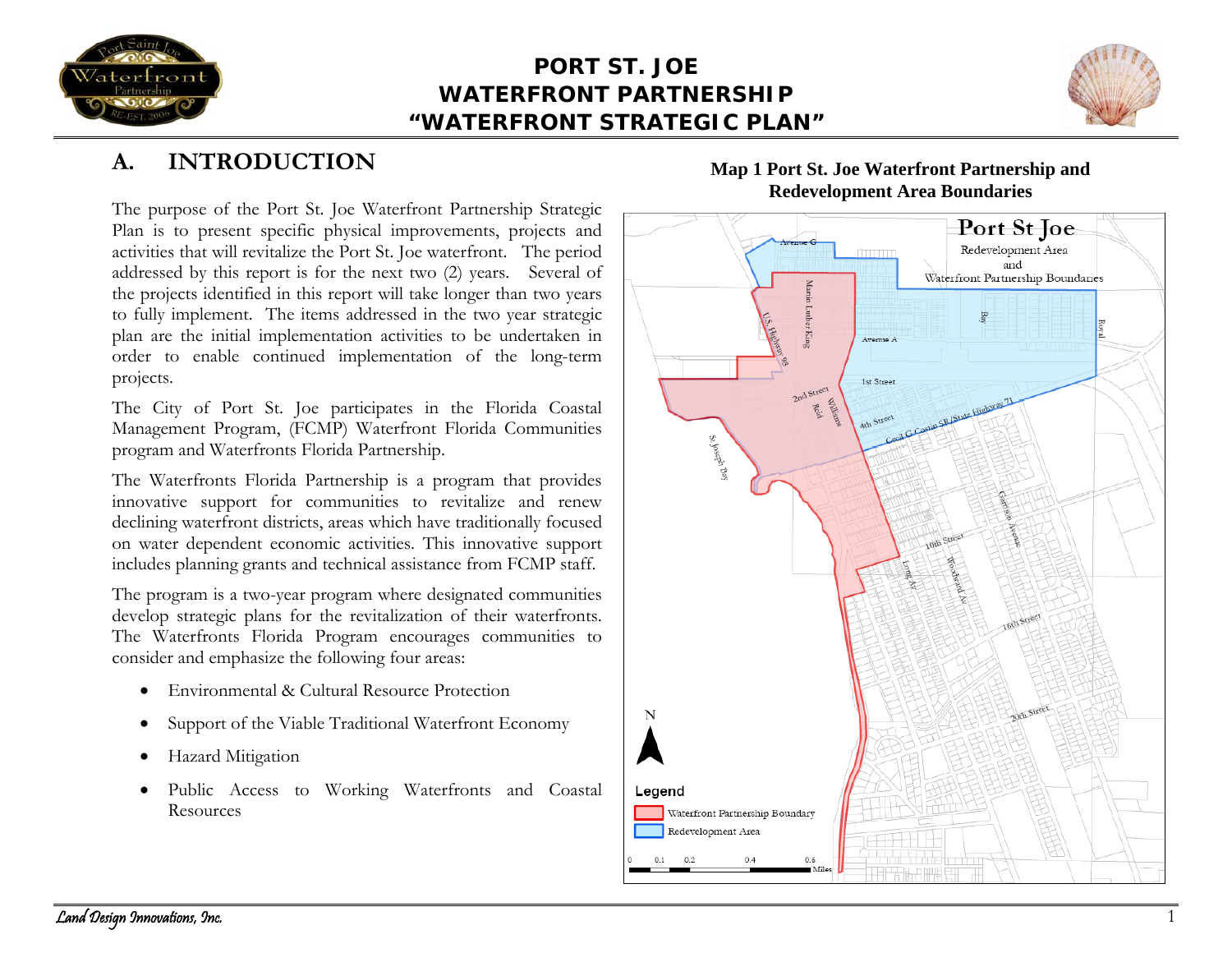



The Port St. Joe Waterfronts Communities area includes portions of the Redevelopment Area along U.S. 98 and in downtown Port St. Joe. **Map 1** shows the area included in the Waterfronts Communities program and the Port St. Joe Redevelopment Area.

The Waterfronts Florida Communities Program encourages participation of local Waterfront Communities groups in any concurrent redevelopment activities that may be occurring in their respective communities. The Port St. Joe Waterfront Steering Committee has partnered with the Port St. Joe Redevelopment Agency (PSJRA) with the shared goals of redeveloping Port St Joe's waterfront and downtown. The Waterfront Steering Committee has developed a Conceptual Waterfront Boardwalk (the Baywalk) and Trail Plan and specific group objectives as part of their program. This proposed waterfront boardwalk and trail, as well as some of the group's other community objectives, are incorporated into the PSJRA Redevelopment Plan update. Due to the physical co-location of the Waterfront Partnership area within the Port St. Joe Redevelopment Area, the planning activities and program development for the Waterfront Partnership and the Redevelopment Agency were closely coordinated in order to identify opportunities to develop shared projects and activities, share resources and avoid duplication of efforts.

The items identified in this report include tasks and activities that will address the four focus areas of the Waterfronts Florida Program and complement the redevelopment activities identified in the 2006 update of the Port St. Joe Redevelopment Agency Plan.

## **B.WATERFRONT PARTNERSHIP MASTER PLAN**

The Waterfront Partnership Master Plan identifies long-term redevelopment projects designed to revitalize the City's Waterfront and complement the City's downtown redevelopment activities. **Map 2**, shows the proposed locations of the projects identified. The specific projects include:

## **1.Baywalk**

The first project proposed is a 2.5 mile combined seawall sidewalk and elevated waterside walking path called the Baywalk. The Baywalk begins at the Port St. Joe Marina and runs south to a trailhead building near Country Club Road. The Baywalk will feature scenic overlooks, a 16-foot wide pathway and three proposed piers extending into St. Joseph's Bay. Required rightof-way acquisition is currently under negotiations with City the of Port St. Joe and JOE representatives. Right-of-way acquisition activities are anticipated to be completed by 2nd quarter, 2007. Construction cost estimates are contained in the Implementation Plan section of this report.





Example of pier Fxample of Baywalk pathway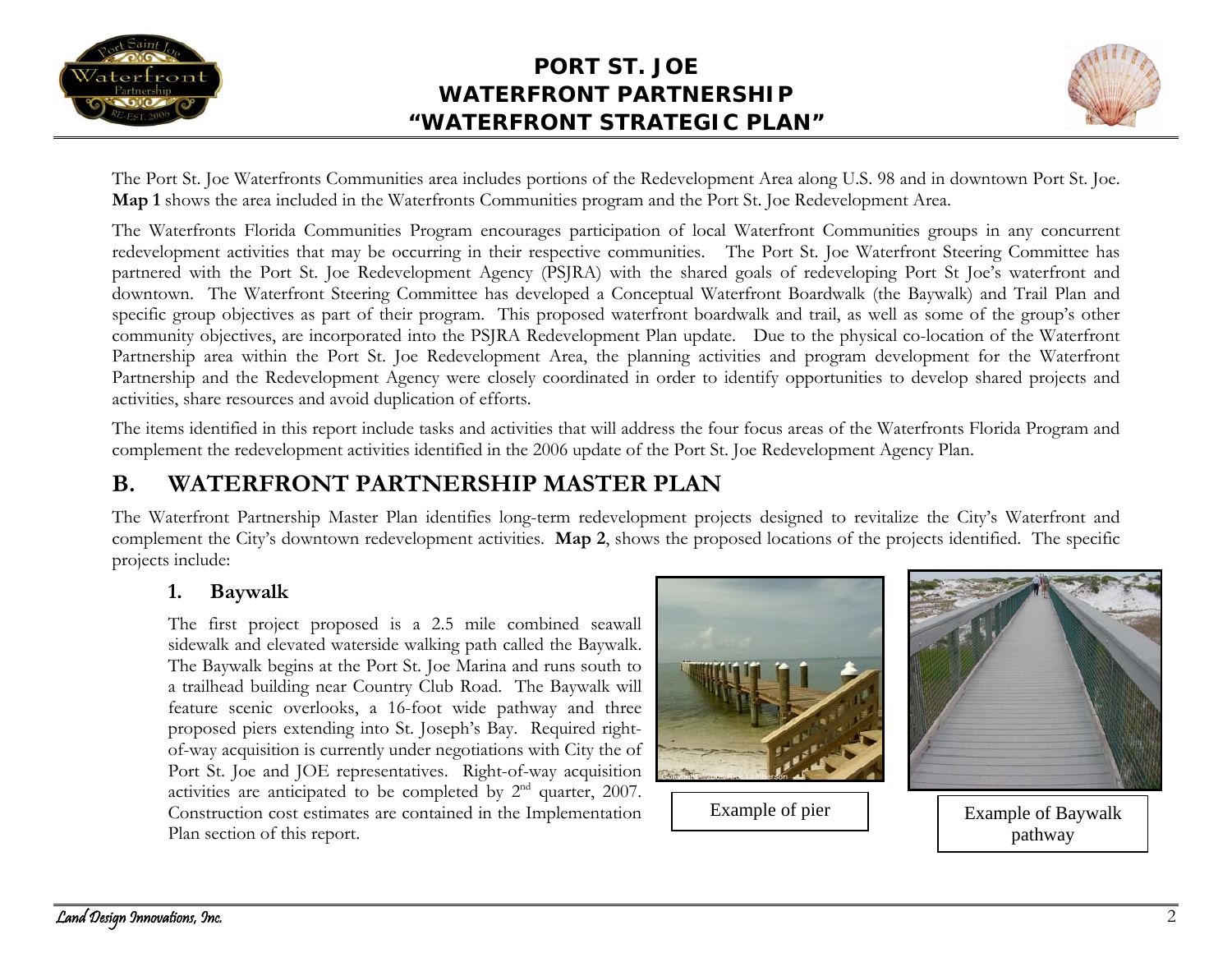



## **Map 2 Water Partnership Master Plan Map**

The Waterfront Master Plan Map graphically illustrates the locations of the proposed improvements outlined in this report including: the proposed Baywalk; trail-head facilities, trail connectors and improved pedestrian crosswalks that link the waterfront and the Baywalk to downtown Port St. Joe, the Marina, and the City's trail network and parks; public parking lots servicing the trail-head facilities and the proposed St. Joseph's Landings park location.

The blue-line indicates the Baywalk, the red-line represents the Waterfront Partnership's project area boundaries. Trail connectors are represented by the pink-lines.

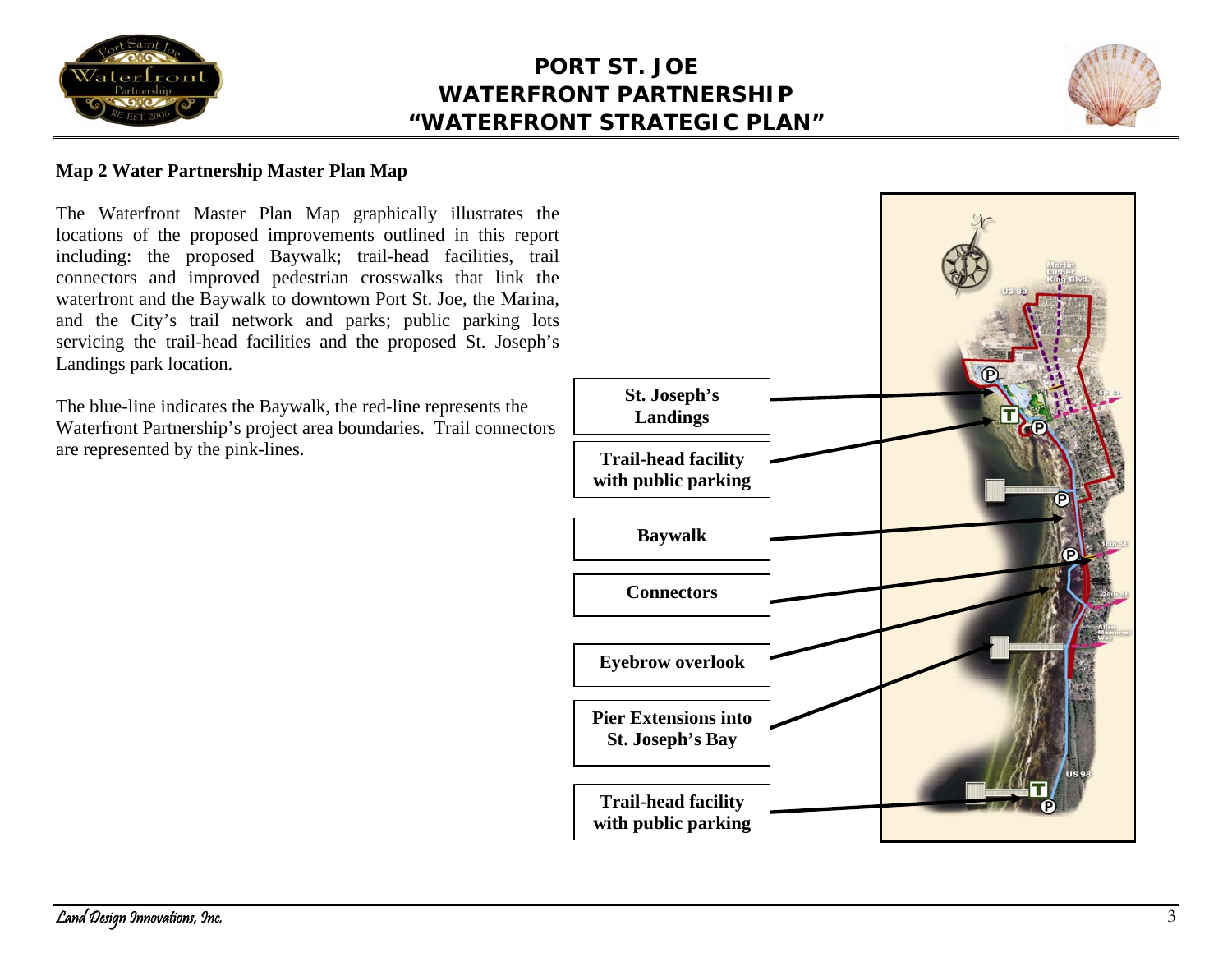



## **2.St. Joseph's Landings**

St. Joseph's Landings is an amenitized, recreational, and multi-function open space area. St. Joseph's Landings is located due west of Baltzell Avenue due east of the historic Maddox House and north of the City's existing waterfront park.

Key features of this proposed development include:

- o Open space and recreational amenities for families and children, featuring a "pirateship" themed playground
- o A walking path connection to the Baywalk
- o An approximate 4.6 acre reflecting pond water feature that will improve the water quality of the Bay, surrounded with walking paths and landscaped connections to downtown
- o A 200+ seat, bay front, amphitheatre for public events, concerts, sunsets and activities
- o Permanent Kiosks and services to enable utilization of the open spaces for vendors and farmers' market activities
- o Preservation of historic Maddox House and site location for the Tourist Development Commission offices



St. Joseph's Landings rendering



Example of Amphitheatre



Example of a Farmers' Market

The St. Joseph's Landings project will seek to provide the waterfront and the City with a green open space that can accommodate a range of outdoor uses and community functions while providing a pleasant open space, recreation destination when not being utilized for an event. The proposed use of this area will also preserve a clear-view, community vista to the bay.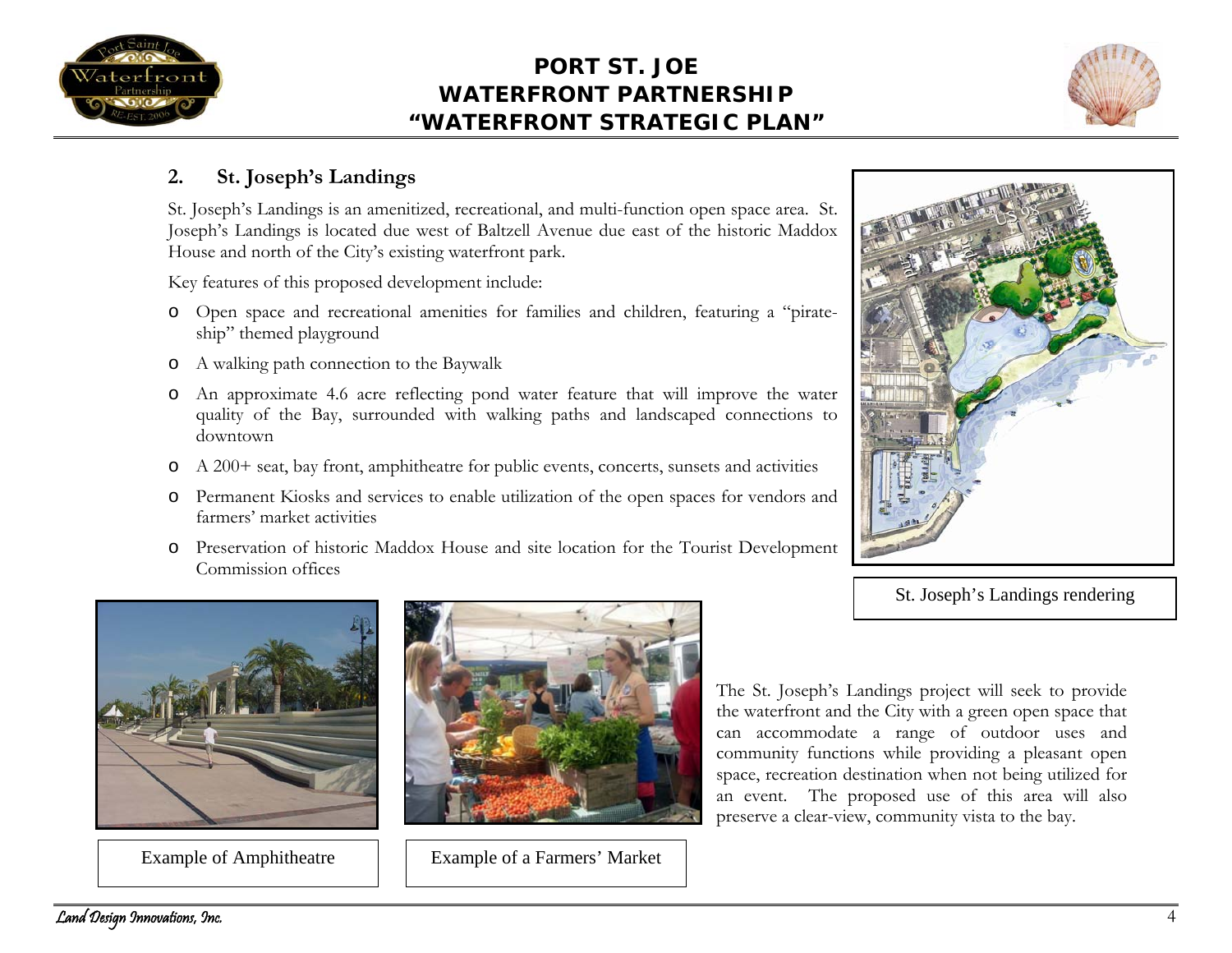



## **3.Trail Connectors and Improved Pedestrian Crosswalks**

Two trailhead facilities and trail connectors are proposed as part of the Waterfront Partnership Master Plan. These facilities have multiple uses. The trail-head buildings will provide a destination point for users of the Baywalk to park their car, use the restrooms, or have a pick nick. The trailhead buildings and trail connectors will also provide a physical connection and path to the waterfront from the downtown and JOE Town Center areas. Pedestrian and trail connections are proposed at  $3<sup>rd</sup>$ ,  $5<sup>th</sup>$ ,  $16<sup>th</sup>$  and  $20<sup>th</sup>$  Streets and at Allen Memorial Way. Improved Pedestrian Crosswalks, including brick paver crosswalks, pedestrian safety zones and increased signage are proposed for the US 98 intersections at  $3<sup>rd</sup>$  Street and  $16<sup>th</sup>$ Street.

Construction cost estimates are contained in the Implementation Plan section of this report.

Example of a Trailhead building



Example of an improved crosswalk with a landscaped pedestrian 'safe-zone' in center of street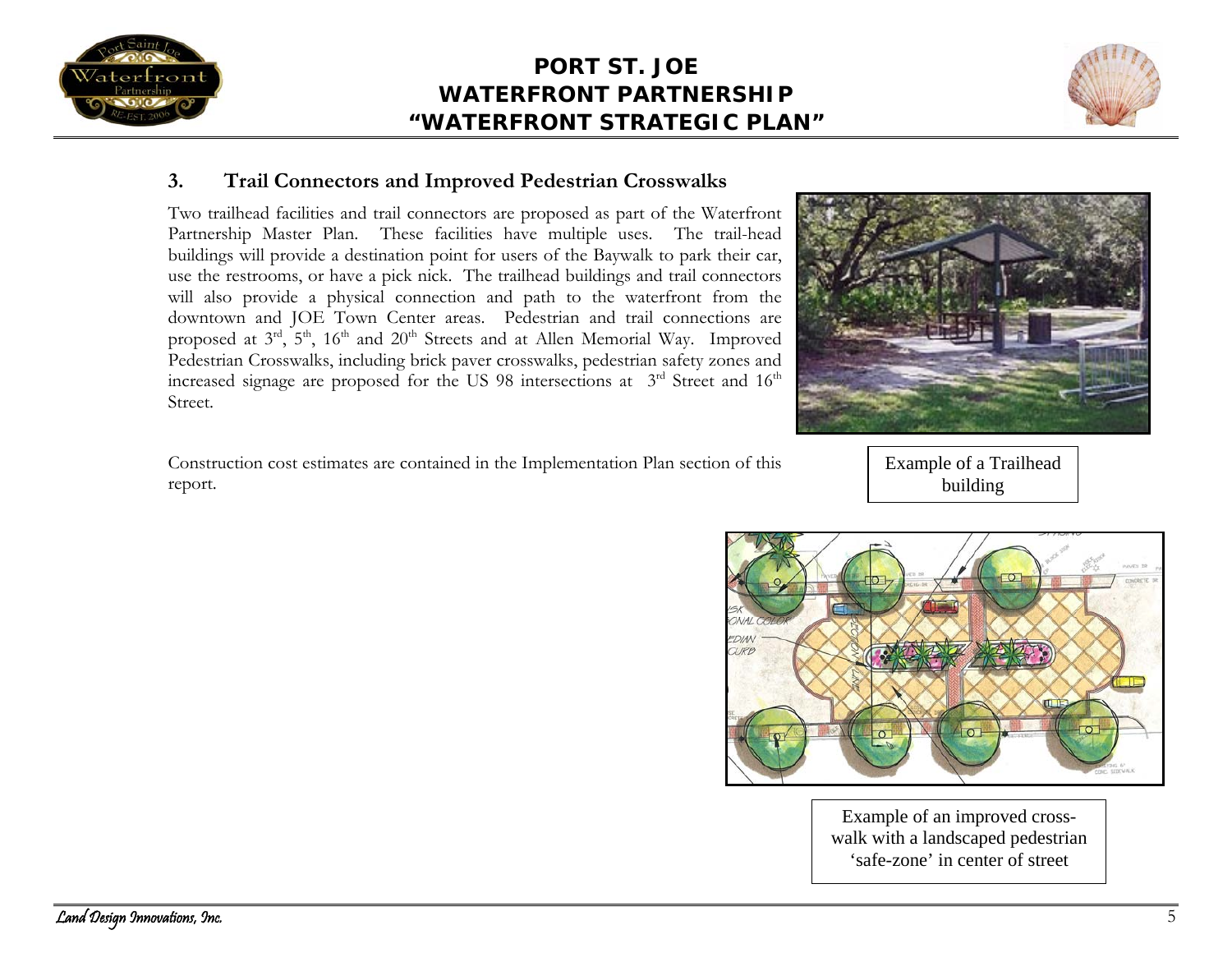



## **4.Regional Stormwater Treatment Facility**

A regional stormwater treatment facility, approximately 4.6 acres in size, is proposed for the northern end of the Baywalk near the St. Joseph's Landings area. Water flowing into this pond currently flows directly into the bay, untreated. This negatively impacts the water quality. The proposed pond will provide an opportunity for treatment (settling) of the water before flowing to the bay. Native water plant landscaping, reeds, cat-tails and other plants, as well as decorative lit fountains (aerators) can provide additional treatment to the water as well as visual amenities.

The intended result is a water feature that:

- o Provides a clear vista to the bay
- oIs a visually pleasing public space amenity
- oProvides for improved stormwater treatment over current systems
- oUtilizes existing piping and stormwater systems
- o Enables increased utilization of small downtown parcels that would otherwise have to provide on-site treatment of stormwater, reducing the overall proportion of the parcel area available for redevelopment



St. Joseph's Landings rendering showing proposed stormwater treatment pond location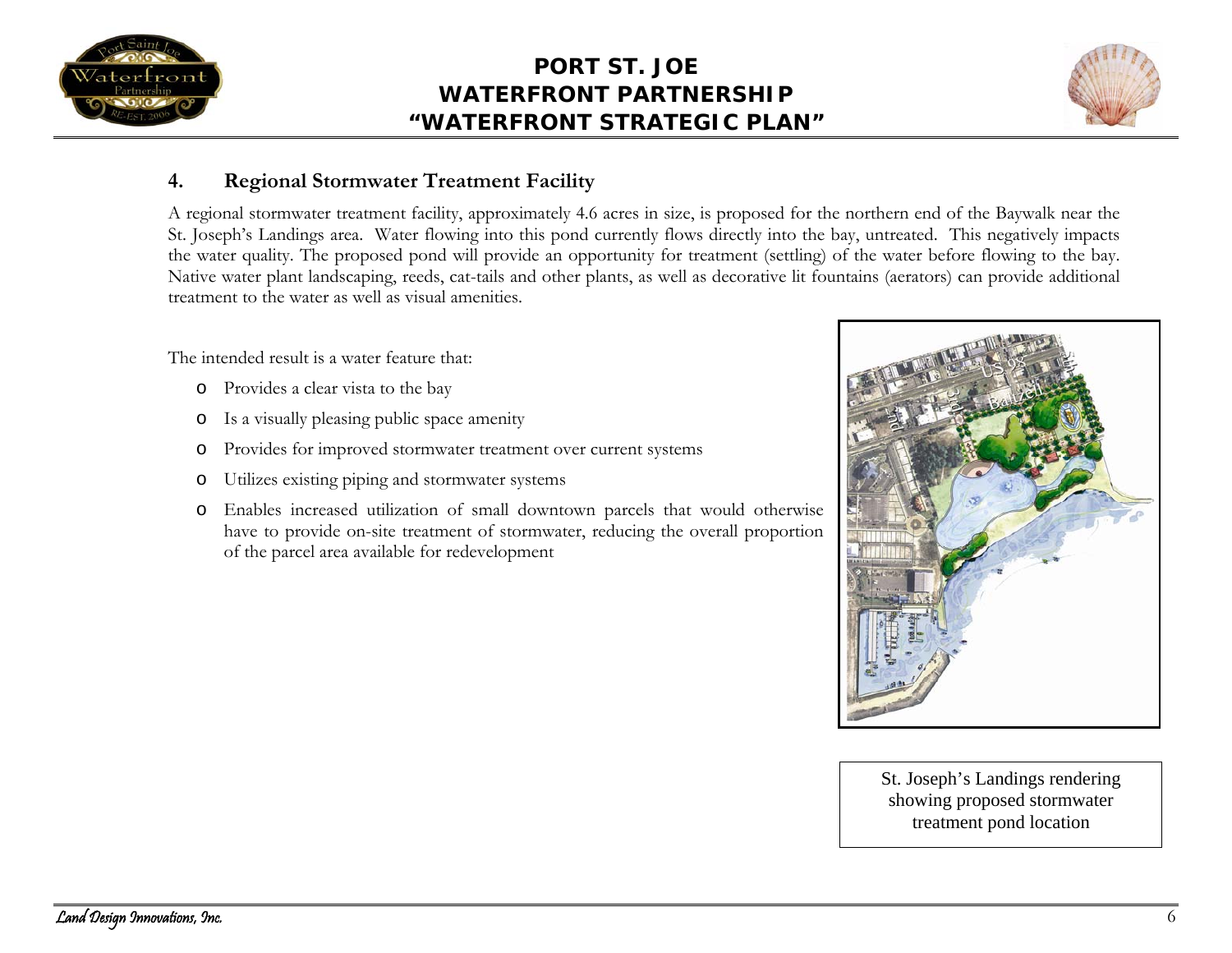



## **C.IMPLEMENTATION PLAN**

The following implementation plan presents a short-term, two (2) year schedule, and long-term, beyond two (2+) year, schedule of tasks and activities, designed to implement the previously identified Waterfront Partnership projects.

| <b>Activity/Project</b>                                                                                                                    | Yr1                       | Yr2                                | Yr3      | Yr4         | Yr <sub>5</sub> | Yr <sub>6</sub> | Yr7         | Yr8         | Yr9         | Yr10     | Total        |
|--------------------------------------------------------------------------------------------------------------------------------------------|---------------------------|------------------------------------|----------|-------------|-----------------|-----------------|-------------|-------------|-------------|----------|--------------|
|                                                                                                                                            | 07-08                     | 08-09                              | $09-10$  | $10 - 11$   | $11 - 12$       | $12 - 13$       | $13 - 14$   | $14 - 15$   | $15 - 16$   | $16-17$  | per          |
| <b>BAYWALK Project</b><br>(Recreation/Destination)                                                                                         |                           |                                    |          |             |                 |                 |             |             |             |          |              |
| Finalize ROW Transfer process and<br>establish transfer schedule with JOE for<br>Multi-Use bay front boardwalk                             | <b>WP</b><br><b>Staff</b> |                                    |          |             |                 |                 |             |             |             |          | \$0          |
| Initiate preliminary discussions with<br>NWFWMD regarding permitting of<br>BAYWALK as per Chapters 63-312 & 62-<br>25 of FDEP ERP Program. |                           | <b>WP</b><br>Staff/<br><b>City</b> |          |             |                 |                 |             |             |             |          | \$0          |
| Phase I Design & Engineering                                                                                                               |                           | \$866,757                          |          |             |                 |                 |             |             |             |          | \$866,757    |
| Phase II ROW Acquisition-1                                                                                                                 |                           |                                    | \$75,000 |             |                 |                 |             |             |             |          | \$75,000     |
| Phase III 3 PhasesConstruction-2                                                                                                           |                           |                                    |          | \$2,166,893 | \$2,491,927     | \$2,865,716     | \$3,295,574 | \$3,789,910 | \$4,358,396 |          | \$18,968,416 |
| Maintenance                                                                                                                                |                           |                                    |          |             | \$5,750         | \$6,613         | \$7,604     | \$8,745     | \$10,057    | \$11,565 | \$50,334     |
| <b>Bike Trail Connectors</b><br>(Recreation/Activity)                                                                                      |                           |                                    |          |             |                 |                 |             |             |             |          |              |
| Prepare design documents for bike trail<br>connector including trail head                                                                  | \$8,000                   |                                    |          |             |                 |                 |             |             |             |          | \$8,000      |
| Construction of bike trail connectors-3                                                                                                    |                           |                                    |          |             | \$33,957        | \$33,957        |             |             |             |          | \$67,914     |
| Construct trail head at northern<br>BAYWALK Trail connection-4                                                                             |                           |                                    |          |             | \$160,000       |                 |             |             |             |          | \$160,000    |
| Construct trail head at southern<br><b>BAYWALK Trail connection</b>                                                                        |                           |                                    |          |             |                 | \$160,000       |             |             |             |          | \$160,000    |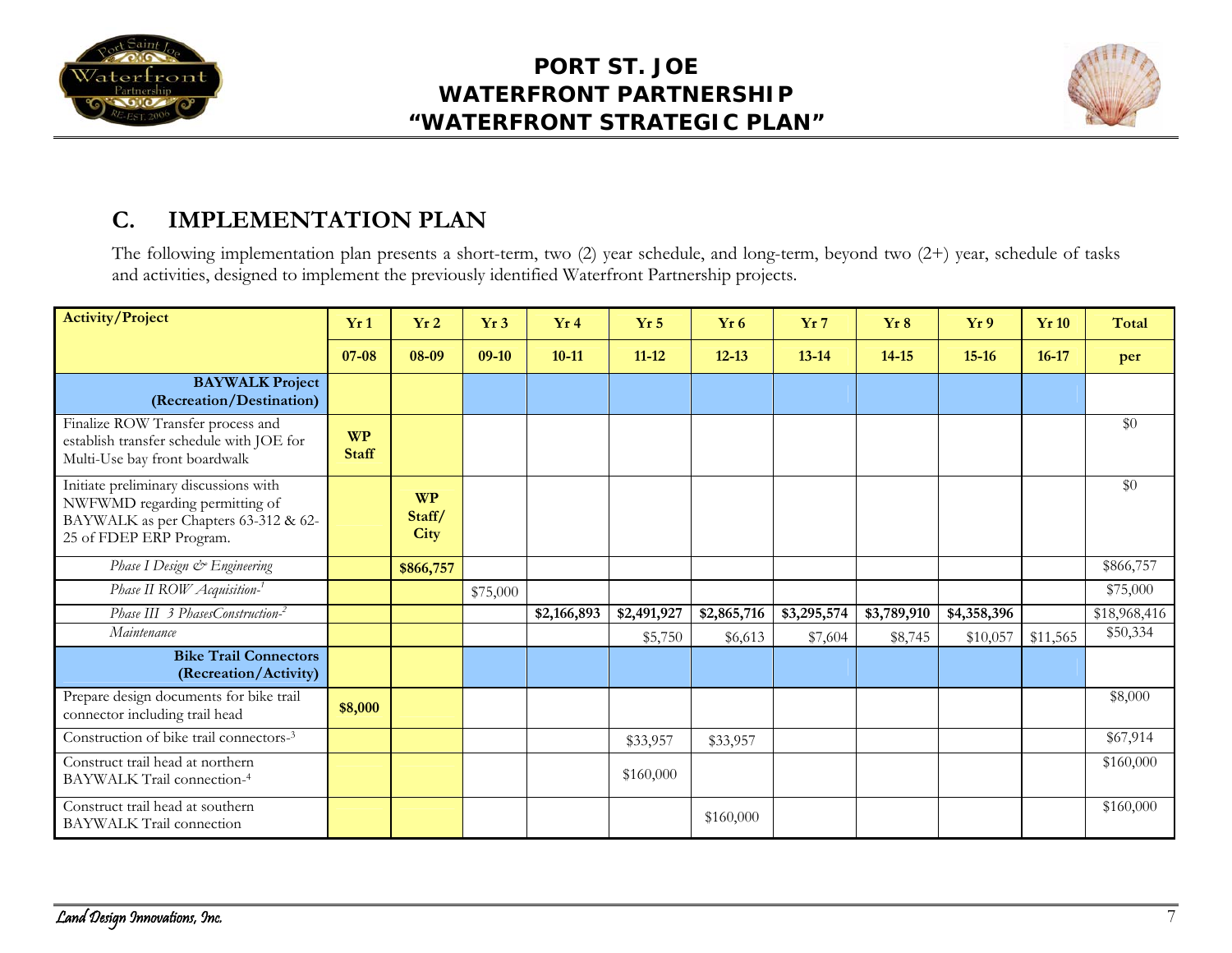



| <b>Activity/Project</b>                                                                            | Yr1       | Yr2       | Yr 3     | Yr4         | Yr 5        | Yr <sub>6</sub> | Yr 7        | Yr 8        | Yr 9        | Yr10     | <b>Total</b> |
|----------------------------------------------------------------------------------------------------|-----------|-----------|----------|-------------|-------------|-----------------|-------------|-------------|-------------|----------|--------------|
|                                                                                                    | $07 - 08$ | 08-09     | $09-10$  | $10 - 11$   | $11 - 12$   | $12 - 13$       | $13 - 14$   | $14 - 15$   | $15 - 16$   | $16-17$  | per          |
| Maintenance                                                                                        |           |           |          |             |             |                 | \$4,500     | \$5,000     | \$5,500     | \$6,000  | \$15,000     |
| <b>Improved Pedestrian Crosswalks</b><br>(Transportation)                                          |           |           |          |             |             |                 |             |             |             |          |              |
| Prepare design concepts for (2)<br>Improved Pedestrian Crosswalks with<br>Pedestrian Safe zones    |           | \$12,000  |          |             |             |                 |             |             |             |          | \$12,000     |
| Prepare right-of-way and acquisition cost<br>estimates for (2) Improved Pedestrian<br>Crosswalks-5 |           |           | \$5,000  |             |             |                 |             |             |             |          | \$5,000      |
| Phase I Design & Engineering                                                                       |           |           |          | \$75,744    |             |                 |             |             |             |          | \$75,744     |
| Phase II ROW Acquisition                                                                           |           |           |          | \$125,000   | \$125,000   |                 |             |             |             |          | \$250,000    |
| Phase III Construction                                                                             |           |           |          |             |             | \$189,360       | \$189,360   |             |             |          | \$378,720    |
| Maintenance                                                                                        |           |           |          |             |             |                 |             | \$5,000     | \$5,750     | \$6,000  | \$10,750     |
| <b>St Joseph Landings Public Space</b><br>Development<br>(Recreation/Destination/Open Space)       |           |           |          |             |             |                 |             |             |             |          |              |
| Prepare design concepts for St. Joseph's<br>Landings                                               | \$8,000   |           |          |             |             |                 |             |             |             |          | \$8,000      |
| Prepare RFP for to solicit bids for St.<br>Joseph's Landings from developers                       |           | \$5,000   |          |             |             |                 |             |             |             |          | \$5,000      |
| Evaluate RFP Responses                                                                             |           |           | Staff    |             |             |                 |             |             |             |          | \$0          |
| Prioritize and Rank responses                                                                      |           |           |          | Staff       |             |                 |             |             |             |          | \$0          |
| Select Developer                                                                                   |           |           |          | Staff       |             |                 |             |             |             |          | \$0          |
| Construction of St. Joseph's Landings<br>begins                                                    |           |           |          |             | Construct.  | Construct.      |             |             |             |          | \$0          |
| <b>Total Implementation Costs Estimates</b>                                                        | \$16,000  | \$883,757 | \$80,000 | \$2,367,637 | \$2,816,634 | \$3,255,646     | \$3,497,038 | \$3,808,655 | \$4,379,703 | \$23,565 | \$21,116,635 |

Cost estimating assumptions: 1-Assumes majority of required ROW donated, 2-Estimated total approximate length of Baywalk, all phases, is 14, 610 linear feet or 2.77 miles. Approximately 4,510 linear feet over water, 10,100 Estimated construction cost per linear foot for Baywalk built over land is \$923.52. A 15% inflationary factor is applied to future years' construction cost estimates, 3-Estimated total connector length 2.5 miles, cost per **administrative costs, 4-Trailhead facilities include restrooms, information kiosk and covered patio area. Total building area~ 600 sq. Ft., 5-Individual Improved Median Cost estimates = \$189,360**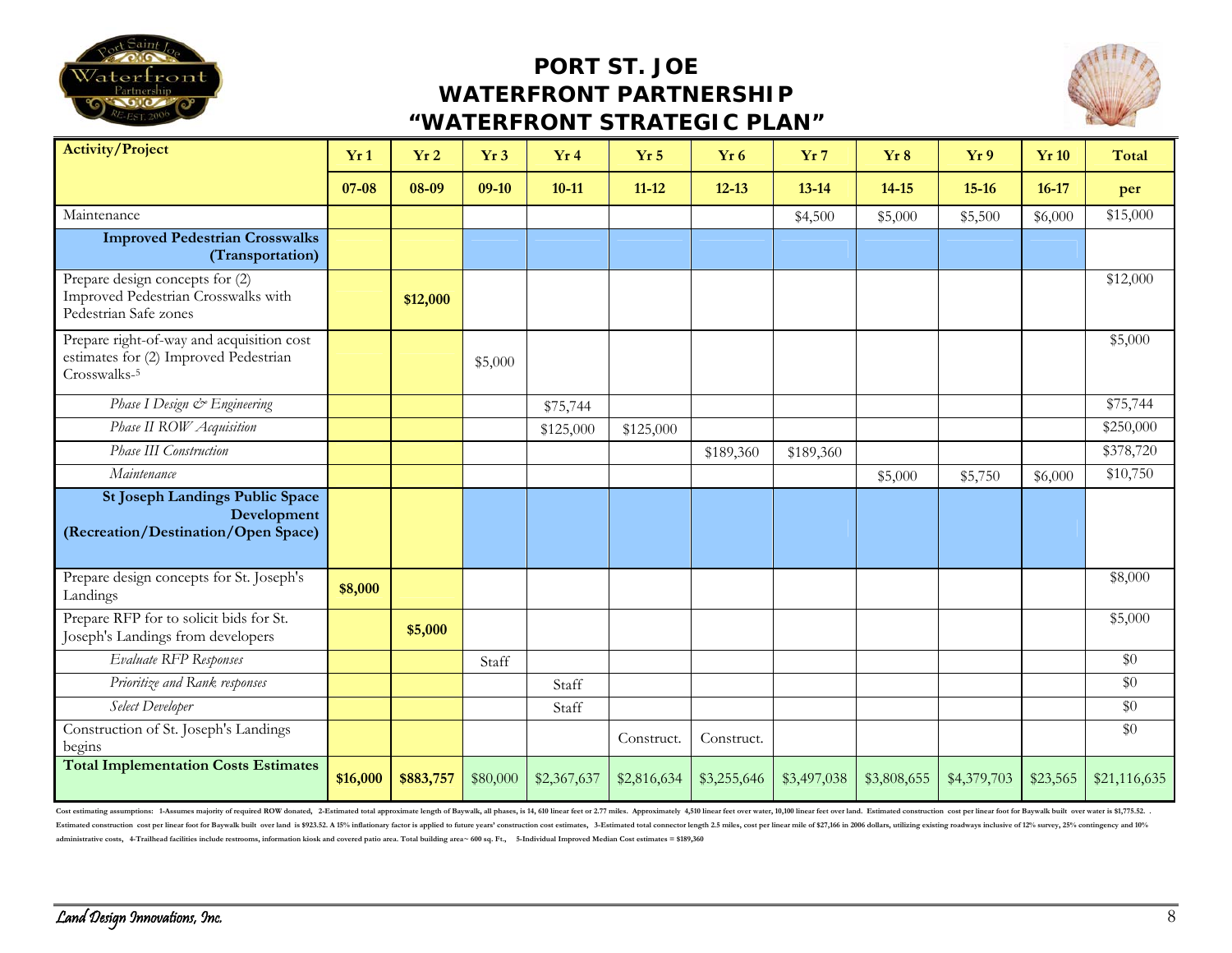



## **D.LOCAL FUNDING SOURCES**

## **1.Redevelopment Agency Tax Increment Fund (TIF)**

The primary funding mechanism for PSJRA projects in Port St. Joe is the Tax Increment Fund (TIF). This fund is comprised of the tax increment revenue collected from the City of Port St. Joe and Gulf County. These funds are placed into a Special Redevelopment Trust Fund where they are utilized for projects identified within this Redevelopment Plan within the PSJRA. It is estimated that based on current property valuations, millage rates and pending development projects the potential PSJRA TIF Revenue that could be available to the Port St. Joe Redevelopment Agency in 2016 is ~\$1,963,991 dollars.

The Redevelopment Agency currently has a Tax Increment Fund FY 2007, Carryover balance of \$359,481.00.<sup>1</sup>

The Redevelopment Area was recently increased to include additional portions of downtown Port St. Joe and North Port St. Joe. Due to the different activation dates for the different areas contained within the Redevelopment Area, different base years were used to estimate the potential TIF funds. The base years are the year at which the Redevelopment Area is established and provides the benchmark property value with which to measure tax increment growth. The tax increment is the additional ad valorem tax revenue generated from increases in property value in excess of the base year values.

The TIF revenue estimates are based on the base year values, the current City and County millage rates and the estimated rate of property value appreciation. These estimates should be revisited annually as new properties are developed and property value appreciation occurs.

<sup>1</sup> Port St. Joe Redevelopment Agency, FY 2005/2006 Annual Budget, 12/12/06.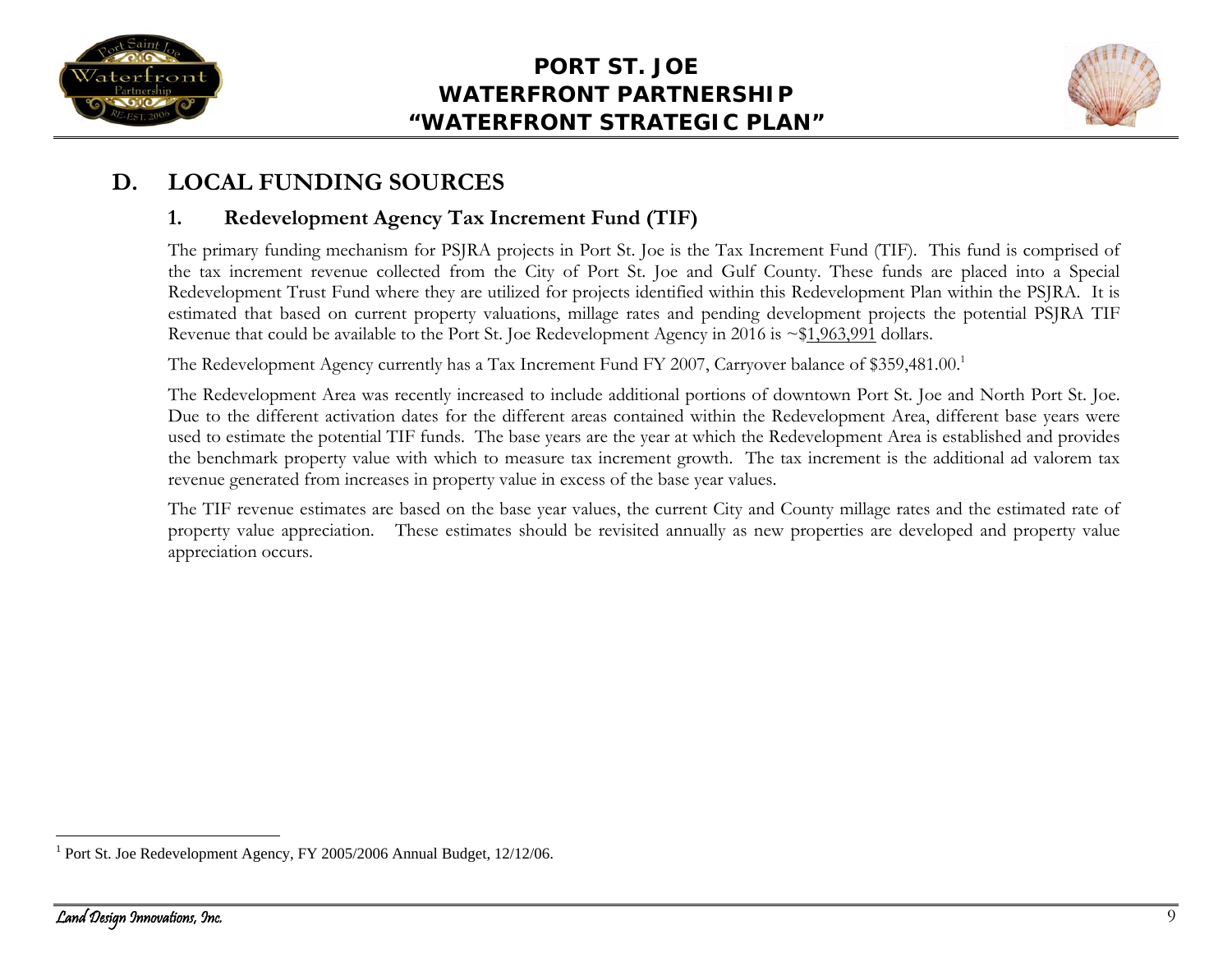



## **E.OTHER FUNDING SOURCES**

Alternative funding sources have been identified based on their applicability to the project recommendations.

#### **1.Florida Boating Improvement Program (FBIP)**

The Florida Boating Improvement Program provides funding through competitive grants for boating access projects and other boating-related activities on coastal and/or inland waters of Florida. Eligible program participants include county governments, municipalities and other governmental entities of the State of Florida.

Eligible uses of program funds include:

- o Boat ramps and other public launching facilities
- oPiers, docks and other mooring facilities
- oRecreational channel marking
- oAquatic plant control
- oBoating education
- oEconomic development initiatives that promote boating
- oOther local boating-related activities that enhance boating access for recreational boaters.

Contact FBIP@MyFWC.com or call (850) 488-5600

## **2.Florida Recreation Development Assistance Program (FRDAP)**

FRDAP is a competitive grant program that provides financial assistance to local governments for development and acquisition of land for public outdoor recreational purposes. All county governments and municipalities in Florida and other legally constituted local governmental entities with the legal responsibility for the provision of outdoor recreational sites and facilities. The Florida Department of Environmental Protection will accept FY 2007-08 grant applications for the Florida Recreation Development Assistance Program between September 1-15, 2006. FRDAP application packets are available at the Department of Environmental Protection, Division of Recreation and Parks, Office of Information and Recreation Services, Mail Station #585, 3900 Commonwealth Boulevard, Tallahassee, FL 32399-3000. For more information, call (850) 245-2501, email to Leylani.Velez@dep.state.fl.us or visit www.dep.state.fl.us/parks/oirs.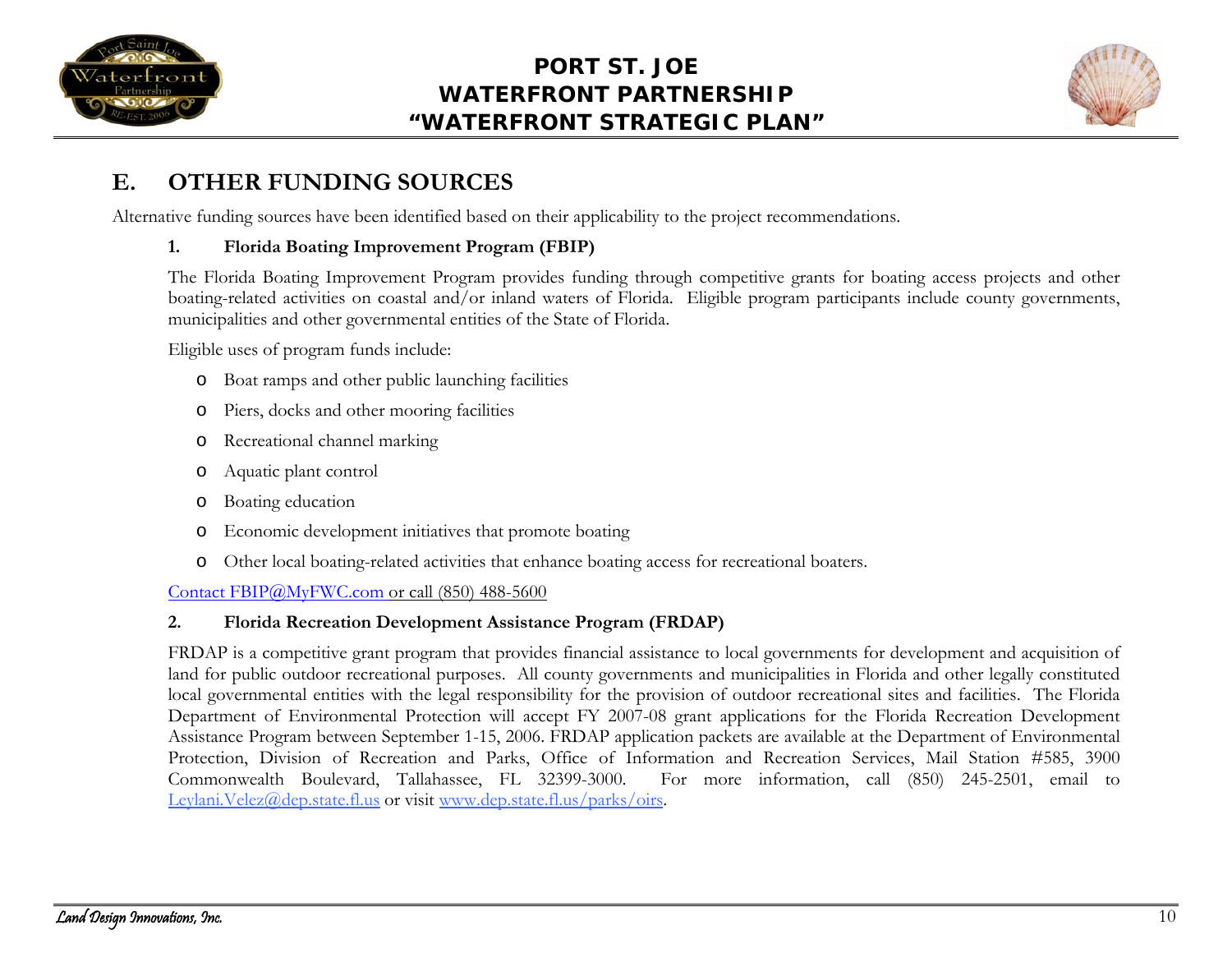



#### **3.Florida Communities Trust (FCT)**

Florida Communities Trust (FCT) is a state land acquisition grant program that provides funding to local governments and eligible non-profit environmental organizations for acquisition of community-based parks, open space and greenways that further outdoor recreation and natural resource protection needs identified in local government comprehensive plans. Contact the Department of Community Affairs, Division of Housing and Community Development, Florida Communities Trust, 2555 Shumard Oak Blvd., Tallahassee, FL 32399-2100, Ken Reecy, (850) 922-2207, Fax (850) 921-1747, ken.reecy@dca.state.fl.us

#### **4.Waterfront Florida Partnerships (FDEP)**

The Waterfront Florida Partnership, launched by the Florida Coastal Management Program in 1997, has been helping to chart a new course for its participating communities. The program was created to provide support, training, innovative technical assistance, and limited financial assistance to communities striving to revitalize and renew interest in their waterfront district, areas which have a tradition of water dependent vitality. The Department of Community Affairs is the lead agency for the Waterfronts Florida Partnership. For more information visit:

www.dep.state.fl.us/cmp/grants/ or (850) 245-2161, Fax (850) 245-2163.

#### **5.Historic Preservation Grants**

The purpose of Historic Preservation Grants is to assist in the identification, excavation, protection, and rehabilitation of historic and archeological sites in Florida; to provide public information about these important resources; and to encourage historic preservation in smaller cities through the Florida Main Street program.

Types of historic preservation projects that can be funded include Acquisition and Development projects (including excavation of archeological sites and building rehabilitation, stabilization or planning for such activities); Survey and Planning activities (including surveying for historic properties, preparing National Register nominations, and preparing ordinances or preservation plans): and Community Education projects (such as walking tour brochures, educational programs for school children, videos and illustrating historic preservation principles, and Florida Historical Markers). For more information please contact: Historic Preservation, 500 S. Bronough Street, Tallahassee, FL 32399-0250, (850) 245-6333.